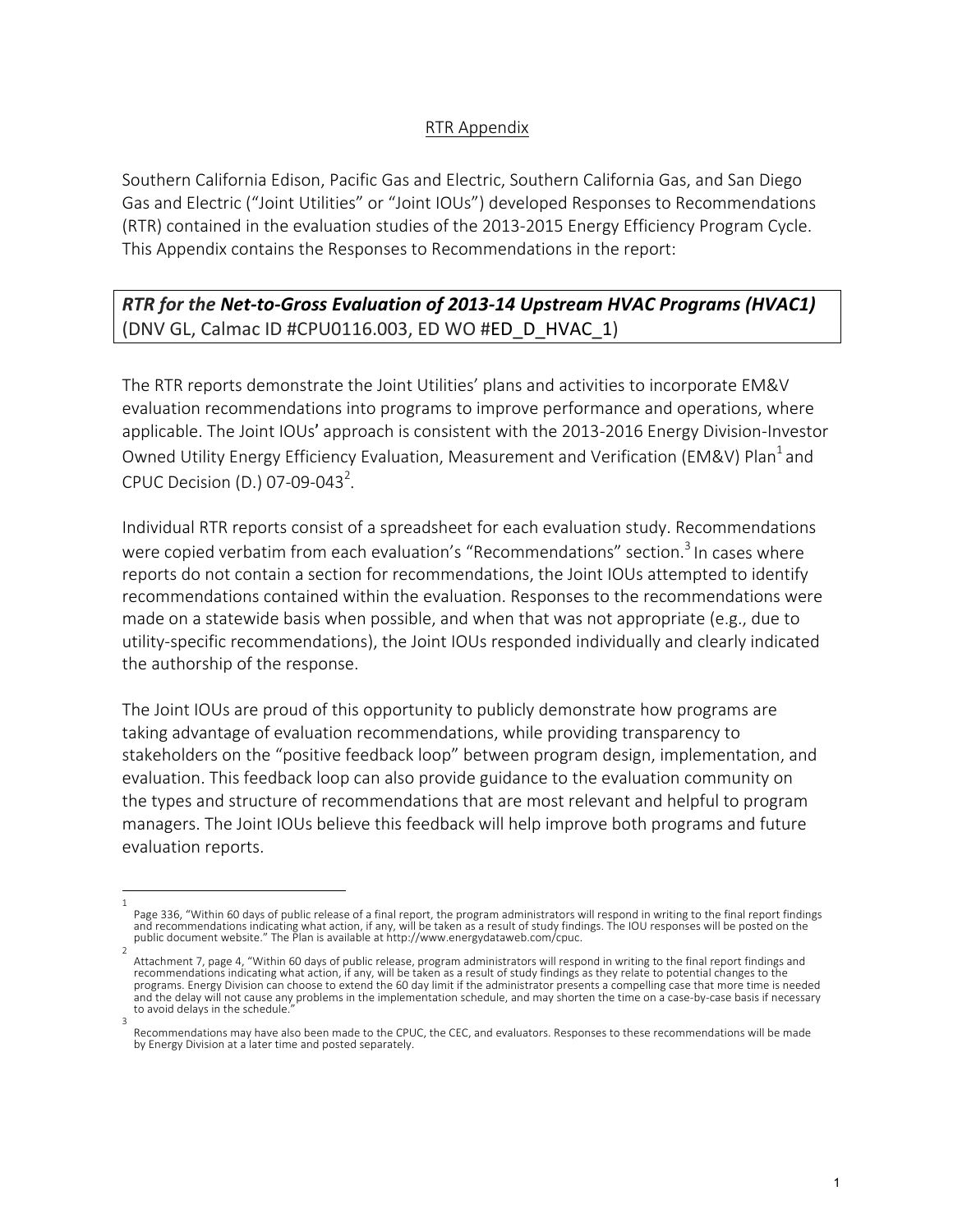## **Response to Recommendations (RTR) in Impact, Process, and Market Assessment Studies**

**Study Title:** Net-to-Gross Evaluation of 2013-14 Upstream HVAC Programs (HVAC1)

## **Disposition Notes**

| Program:   | <b>HVAC</b> |  |  |
|------------|-------------|--|--|
| Author:    | DNV GL      |  |  |
| Calmac ID: | CPU0116.003 |  |  |
| ED WO:     | ED D HVAC 1 |  |  |

Link to Report: http://www.calmac.org/publications/HVAC1\_Upstream\_HVAC\_NTG\_Report\_Final\_Public.pdf

Examples: 

cific program change, give reason for rejection, or indicate that it's under further review.

ed entity, IOUs are required to be good stewards of er's dollars. Incentive changes and equipment eligibildependent on Impact Evaluation recommendations direction through DEER. If a measure is not cost efprogram must either decrease incentives to slow upmarket or sunset the measure altogether. The IOUs' nit changes to the program and inform distributors of tations, including implementing a reservation and insystem for the different technology categories in the th regular communication of updates.

this program is slated to become a Statewide pro-8. Although IOUs will not design the SW PA Upstream is anticipated that the PA will adopt best practices.

| Item# | Page # | <b>Findings</b>                                                                                                                                                                                                                                                                                                                                                                                                                                                                                                                                                                                                                                                                                                                                                                                                                                                                                                                                                                                                                                                                                                                                                                                                                                                                                            | <b>Best Practice / Recommendations</b><br>(Verbatim from Final Report)                                                                                                                                                                                                                                                                                                                                                                                                                                                                                                                                                                                                 | Recommendation<br><b>Recipient</b>                         | <b>Disposition</b>                         |                                                                                                                                                                                                                 |
|-------|--------|------------------------------------------------------------------------------------------------------------------------------------------------------------------------------------------------------------------------------------------------------------------------------------------------------------------------------------------------------------------------------------------------------------------------------------------------------------------------------------------------------------------------------------------------------------------------------------------------------------------------------------------------------------------------------------------------------------------------------------------------------------------------------------------------------------------------------------------------------------------------------------------------------------------------------------------------------------------------------------------------------------------------------------------------------------------------------------------------------------------------------------------------------------------------------------------------------------------------------------------------------------------------------------------------------------|------------------------------------------------------------------------------------------------------------------------------------------------------------------------------------------------------------------------------------------------------------------------------------------------------------------------------------------------------------------------------------------------------------------------------------------------------------------------------------------------------------------------------------------------------------------------------------------------------------------------------------------------------------------------|------------------------------------------------------------|--------------------------------------------|-----------------------------------------------------------------------------------------------------------------------------------------------------------------------------------------------------------------|
|       |        |                                                                                                                                                                                                                                                                                                                                                                                                                                                                                                                                                                                                                                                                                                                                                                                                                                                                                                                                                                                                                                                                                                                                                                                                                                                                                                            |                                                                                                                                                                                                                                                                                                                                                                                                                                                                                                                                                                                                                                                                        | If incorrect,<br>please indicate and<br>redirect in notes. | Choose:<br>Accepted, Rejected,<br>or Other | Describe spe                                                                                                                                                                                                    |
| 1     | 30     | The 35% attribution on the distributor side of the<br>causal path indicates that stocking habits are chang-<br>ing, although 65% of what is being stocked is the<br>same as before the program. Distributors are re-<br>sponding to the program, just not with the majority<br>of their stock.<br>One possible reason for this is that stocking these<br>units becomes riskier when there is uncertainty<br>around whether program rebates will be available in<br>the near future. Below are a couple of thoughts dis-<br>tributors shared during their interviews:<br>• One distributor noted that if the rebate is availa-<br>ble and they can count on it, they will stock the<br>high efficiency equipment.<br>• Another distributor mentioned that if a given<br>HVAC unit does not qualify for a rebate, they do<br>not stock it.<br>• Several distributors mentioned the lack of clar-<br>ity on rebate timing impeded their ability to sell<br>the units.<br>• Another distributor described a situation where<br>they bid and win a job two years before the<br>work gets done, but by then the rebate is not<br>available. This interviewee pointed out that this<br>is difficult to explain that to customer because<br>they have factored that rebate into the price<br>paid by the customer. | Reduce uncertainty on how long the incentives will<br>remain in place.<br>Reducing uncertainty regarding how long the incen-<br>tives will remain in place at a given level would likely<br>increase the trust which distributors have in the<br>program, and, in turn, increase their willingness to<br>change their stocking practices. Program practices<br>which would increase participant certainty about<br>how long the incentives will remain in place would<br>include informing the distributors when the pro-<br>gram is going to run out of money ahead of time,<br>and honoring rebates for HVAC purchases that are<br>already registered in the system. | PG&E, SCE, SDG&E                                           | Accept                                     | As a regulate<br>the ratepay<br>ity is wholly<br>and Ex-Ante<br>fective, the<br>take in the r<br>goal is to lin<br>budget limit<br>centive cap<br>program wit<br>Additionally,<br>gram in 2018<br>program, it i |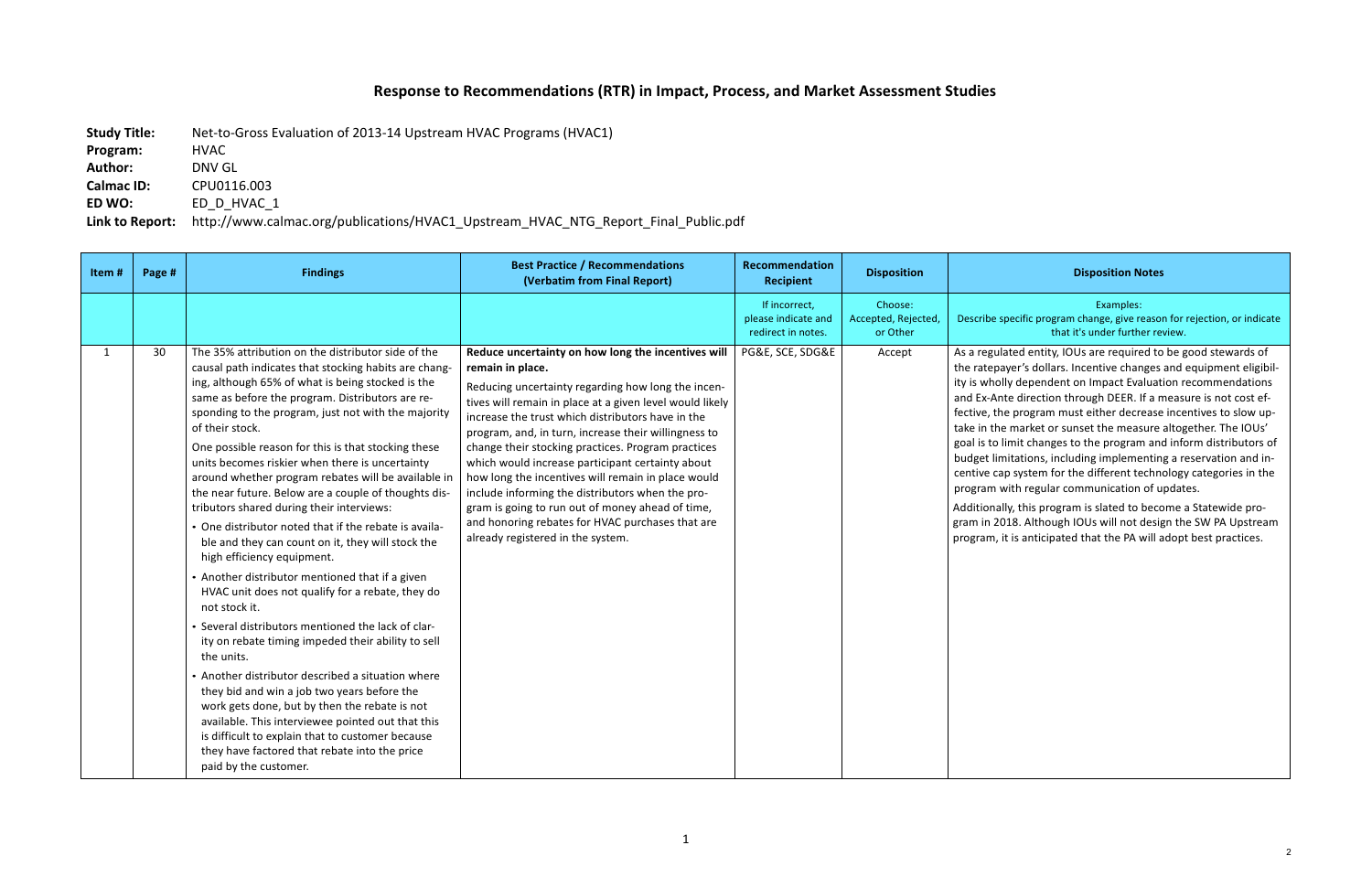ers and Administrators are developing additional mars to assist distributors. Currently the IOU WE&T teams vely working on developing and organizing an educa-1g showcase event that focuses on identifying and sellie proposition of EE for commercial HVAC.

OUs will not design the SW PA Upstream program, it is that the PA will adopt these best practices. Although ot design the SW PA Upstream program, it is anticithe PA will adopt best practices.

goal is to limit changes to the program and inform disf budget limitations, including implementing a reservacentive cap system for the different technology categoprogram with regular communication of updates. IOUs hat current challenges include different timetables for and program implementation, which runs on a calenor example, it can take over 6 months for distributors to  $\cdot$  unitary AC, VRF, and chiller projects and inventories in responserinaneasure eligibility and incentive levels.

| $\overline{2}$ | 30 | During our interviews, multiple distributors asked<br>for additional sales tools and marketing materials to<br>help them sell high efficiency units.<br>The fact that many distributors are still seeking addi-<br>tional marketing assistance indicates that some                                                                                                                                                                                                                                                                                                                                                           | Provide more marketing tools to distributors.<br>We believe that the CPUC and IOUs should consider<br>hosting trainings and providing online savings calcu-<br>lators to distributors in the program.<br>This recommendation may seem counterintuitive                                                                                                                                                                                                                                                                                                                                               | PG&E, SCE, SDG&E<br>and CPUC | Accept | Implemente<br>keting tools<br>are collectiv<br>tion/trainin<br>ing the valu   |
|----------------|----|------------------------------------------------------------------------------------------------------------------------------------------------------------------------------------------------------------------------------------------------------------------------------------------------------------------------------------------------------------------------------------------------------------------------------------------------------------------------------------------------------------------------------------------------------------------------------------------------------------------------------|------------------------------------------------------------------------------------------------------------------------------------------------------------------------------------------------------------------------------------------------------------------------------------------------------------------------------------------------------------------------------------------------------------------------------------------------------------------------------------------------------------------------------------------------------------------------------------------------------|------------------------------|--------|-------------------------------------------------------------------------------|
|                |    | need exists. We believe it is important to point out<br>that the buyer surveys only reflected the perspec-<br>tive of customers who bought energy-efficient units,<br>whether due to previous disposition or due to dis-<br>tributor salesmanship (whether program-influenced<br>or not). The comments from distributors may not be<br>focused on those buyers, but rather on the custom-<br>ers who did not choose the energy-efficient units. It<br>is likely for these "lost sales" that the distributors<br>are seeking additional program marketing tools, and<br>therefore we recommend providing them these<br>tools. | based on some of the evidence we provided which<br>indicated that much upselling is already occurring,<br>with or without the program's influence. This evi-<br>dence includes the fact that only 26% of distributors<br>said that their upselling was attributable to the pro-<br>gram, that less than 30% of buyers stated that the<br>distributors discussed more than one efficiency op-<br>tion (this suggests that the upselling was already<br>happening for the majority of buyers presented with<br>only one option) and that only 4% of buyers were<br>considering other efficiency types. |                              |        | Although IO<br>anticipated<br>IOUs will no<br>pated that t                    |
|                |    |                                                                                                                                                                                                                                                                                                                                                                                                                                                                                                                                                                                                                              | Several distributors mentioned in their interviews<br>that they desire better tools and information for<br>their marketing and selling tactics. The CPUC and<br>IOUs should consider some tools to help distributors<br>upsell these units more effectively:                                                                                                                                                                                                                                                                                                                                         |                              |        |                                                                               |
|                |    |                                                                                                                                                                                                                                                                                                                                                                                                                                                                                                                                                                                                                              | • One distributor requested a simple calculator<br>(from an unbiased third party such as the De-<br>partment of Energy) that determines savings in<br>dollars (with inputs like: tonnage, weather,<br>county, utility rate) would be helpful. He thinks<br>it should be a quick and simple rule of thumb<br>calculator. Even if the calculator provides a com-<br>parison between a 10 EER vs 13 EER unit and<br>shows the dollar savings associated with each<br>unit that would be helpful ("\$ savings" is a bet-<br>ter selling point than "XX% higher efficiency")                              |                              |        |                                                                               |
|                |    |                                                                                                                                                                                                                                                                                                                                                                                                                                                                                                                                                                                                                              | • A large distributor mentioned the trainings they<br>hold for their staff to educate them on why high<br>efficiency is better than the baseline equipment,<br>and how to market these facts.                                                                                                                                                                                                                                                                                                                                                                                                        |                              |        |                                                                               |
| 3              | 31 | Since pass-through incentives had the highest at-<br>tribution score for both distributors and buyers,<br>clear communication on program changes can help<br>distributors make better decisions on the incentives<br>they pass on to buyers.                                                                                                                                                                                                                                                                                                                                                                                 | Provide more clarity on program timing and<br>changes.                                                                                                                                                                                                                                                                                                                                                                                                                                                                                                                                               | PG&E, SCE, SDG&E             | Accept | The IOUs' go<br>tributors of<br>tion and inc<br>ries in the p<br>recognize th |
|                |    | Our interviews revealed that many distributors<br>sought better communications on program timing<br>and changes in general, in addition to their more<br>specific demands for better information about re-<br>bate availability. Because the sales cycle for some of                                                                                                                                                                                                                                                                                                                                                         |                                                                                                                                                                                                                                                                                                                                                                                                                                                                                                                                                                                                      |                              |        | workpaper a<br>dar year. For<br>adjust their<br>response to                   |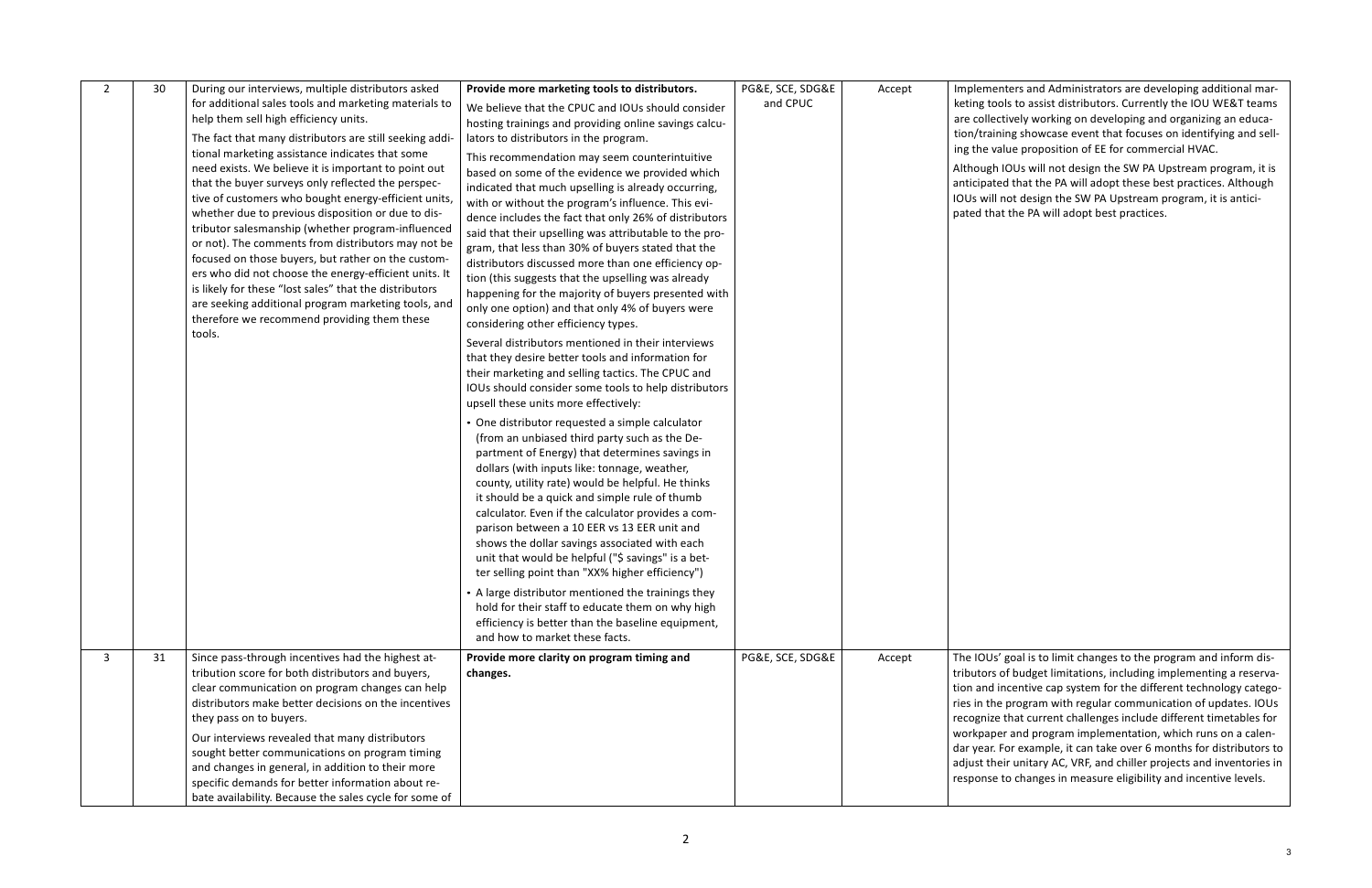OUs will not design the SW PA Upstream program, it is I that the PA will adopt best practices.

anism does exist for all IOUs. The IOUs or their impleneet with distributors to ascertain what is happening in tplace and what new technologies are available. The s encourage them to send new technologies to the rging Technology Coordinating Council) which includes industrian state of the U.S. of the SW PA skeholders. Although IOUs will not design the SW PA orogram, it is anticipated that the PA will adopt best

|   |    | these high efficiency units can be several months,<br>distributors want to keep their staff and buyers in-<br>formed of any changes to the rebates. Below are<br>some excerpts from the distributor surveys that<br>highlight this sentiment, and the implications on<br>their sales:<br>• One distributor interviewee said it would be<br>helpful if someone could clarify process in terms<br>of timing. For instance, they noted that if they<br>sell a job, it would be good to tell the consumer<br>that they can expect the process to happen in a<br>certain time range. While the interviewee said<br>that providing a window of rebate availability<br>would be helpful, the interviewee also noted<br>that the window cannot be too large because<br>then it becomes pointless.<br>• One distributor requested that the program give<br>them more lead time on changes. This inter-<br>viewee claimed that sometimes there was only<br>a week notice about upcoming changes to the<br>program, which impacted what they were plan- |                                                                                                                                                                             |                              |        | Although IC<br>anticipated                                                                                              |
|---|----|----------------------------------------------------------------------------------------------------------------------------------------------------------------------------------------------------------------------------------------------------------------------------------------------------------------------------------------------------------------------------------------------------------------------------------------------------------------------------------------------------------------------------------------------------------------------------------------------------------------------------------------------------------------------------------------------------------------------------------------------------------------------------------------------------------------------------------------------------------------------------------------------------------------------------------------------------------------------------------------------------------------------------------------------|-----------------------------------------------------------------------------------------------------------------------------------------------------------------------------|------------------------------|--------|-------------------------------------------------------------------------------------------------------------------------|
| 4 | 32 | ning to stock.<br>Our interviews allowed the distributors to provide<br>useful suggestions on how the upstream HVAC pro-<br>gram could be improved. Some of their suggestions,<br>in addition to those mentioned above, included in-<br>volving small municipalities in this program, offering<br>different incentives and technologies based on cli-<br>mate zones, and including new technologies in the<br>program such as pressure-independent valves and<br>adiabatic cooling on air-cooled chillers. Three com-<br>ments in particular stuck out as interesting ideas to<br>consider:<br>• One distributor noted that small municipalities<br>are not involved in this program. He felt that the<br>program should provide the same incentives for<br>some of the "little guys," and give them the<br>same program access and rebate support.<br>• Another distributor noted that the program<br>should get feedback from manufacturers about                                                                                          | Solicit regular program feedback.<br>We recommend that the IOUs and CPUC set up a<br>mechanism (if one does not exist) to solicit distribu-<br>tor feedback more regularly. | PG&E, SCE, SDG&E<br>and CPUC | Accept | This mecha<br>menters me<br>the market<br>distributors<br><b>ETCC</b> (Emer<br>industry sta<br>Upstream p<br>practices. |
|   |    | where the market is going. This interviewee<br>claimed that the upstream HVAC program is too<br>generic across the state. He noted that different<br>climates (e.g., coast vs. valley) have different<br>drivers for efficiency and operating conditions                                                                                                                                                                                                                                                                                                                                                                                                                                                                                                                                                                                                                                                                                                                                                                                     |                                                                                                                                                                             |                              |        |                                                                                                                         |